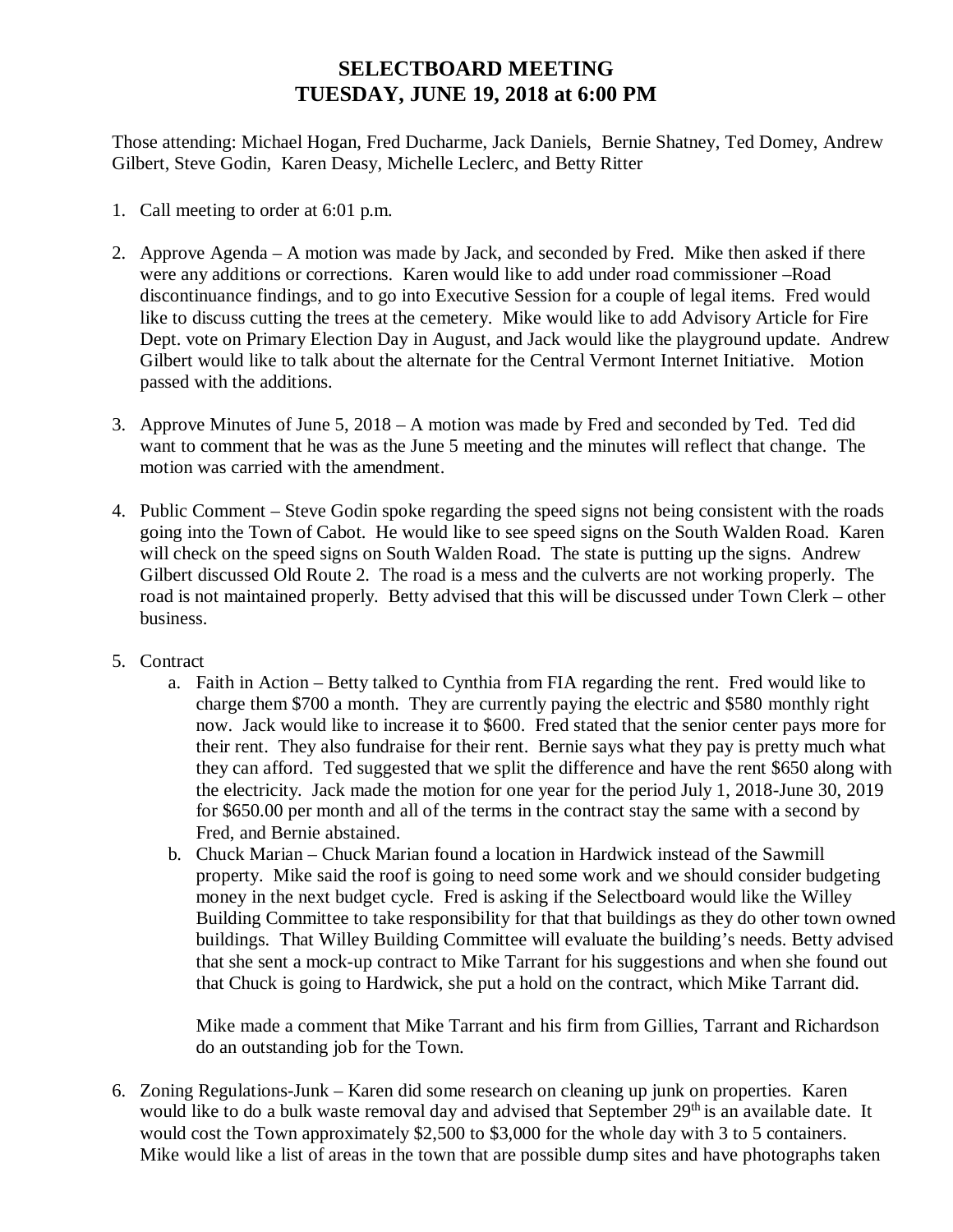for reference. Karen and Val will put a list together. The town needs to look at what other towns are doing as far as regulations with dumps and illegal dumping. Mike and Jack would like to go forward with gathering information for a potential Junk Ordinance. Jack would to schedule the Waste Removal Day for September 29<sup>th</sup> for Cabot Residents only, ID may be required. Jack made a motion that the Town of Cabot schedule a bulk trash removal on September  $29<sup>th</sup>$  for Cabot residents only with a second by Fred, motion carried 4 yes and 1 no. Mike would like to have something written in the Gazette and Chronicle with some background of why we are taking this first step in dealing with illegal dumping.

- 7. Review bid for demolition of 2466 Main Street Mike would like to put an advisory question on the primary ballot in August for the Fire Dept. Building asking the Town to support the Select board's pursuit of various funding options. Betty commented that the primary is not a big turnout. Mike still thinks it's important to get a sense from the Town before we move forward on this project. Jack would like the bids reviewed after the advisory vote. Karen didn't think waiting after the November election would be good approach. Ted's thought is that a building can be taken down any time of the year. The Board will advertise for the RFP until after the advisory vote is concluded. Karen says there is an onsite kerosene tank that needs to be removed. We received a bid for a removal of the underground fuel tank and demolition of the building from Stone Environmental for \$3,028 for the removal. Karen, Fred and Mike think that is a reasonable price. Jack is asked if there are any grants for removal of the tank or the building.
- 8. Study of Main Street Design Karen met with Laura from Green Mountain Power. Looked at the pole in the middle of the section and the pole can be moved closer to Tim Gochey's property. Mike would like to have this discussed with some input from store owner Bobby Searles. Karen would like to discuss this with Regional Planning on design options. The Planning Commission would like to talk about parking on Main Street. Karen will get a couple of designs and then meet with Bobby.
- 9. Water and Wastewater We have received our first pay requisition on the water line project in the amount of. \$163,586.58. There was a couple of missing items which amounted to \$181,450.00 and they were wondering if we could include this extra amount in the requisition. Ted would think that we should pay just the \$163,586.58. Mike made the motion that we pay the actual requisition amount and the 20% would be included in the next requisition with a second by Jack, motion carried. Karen is meeting tomorrow with Peter Ackermann and the engineer for the school well house. Karen says the Danville Hill Water Line Project project is close to  $\frac{1}{2}$  to  $\frac{2}{3}$  done with completion by the middle of July, weather permitting.
- 10. Dog Hearing Schedules. Betty went over the dog hearing schedule for Tuesday, June  $26<sup>th</sup>$  at 5 pm. The is the Malone/Savoca hearing. The next one is at 6 p.m. Herrick/Hogan. Betty discussed the letter she sent to Michael Malone regarding the items he has not complied with. Betty will draft a letter with a possible fine for discussion at the next Selectboard meeting.

## 11. Road Commissioner

a. Project Schedule – roadside mowing is going to be happening this week or next week. The fog line stripping will be done next month.

b. Other Business – Mike would like to talk about Old Route 2. He would like to have the whole Selectboard physically review the road. Do we need a working group or a committee to look at this? Karen is going to talk to the state about fixing the pot holes and some of the broken pavement. Before our meeting on July 2<sup>nd</sup> the Selectboard will meet at 5 p.m.at the Willey Building and go over to Old Route 2 to inspect the road. Karen will look into how much it would cost to ground up the pavement.

c. Public Hearing, May 22, 2018 – Road Reclassification Facts and Findings – Highway 57 pass Leonard Spencer's place regarding putting it to a legal trail or discontinue road. Jack make the motion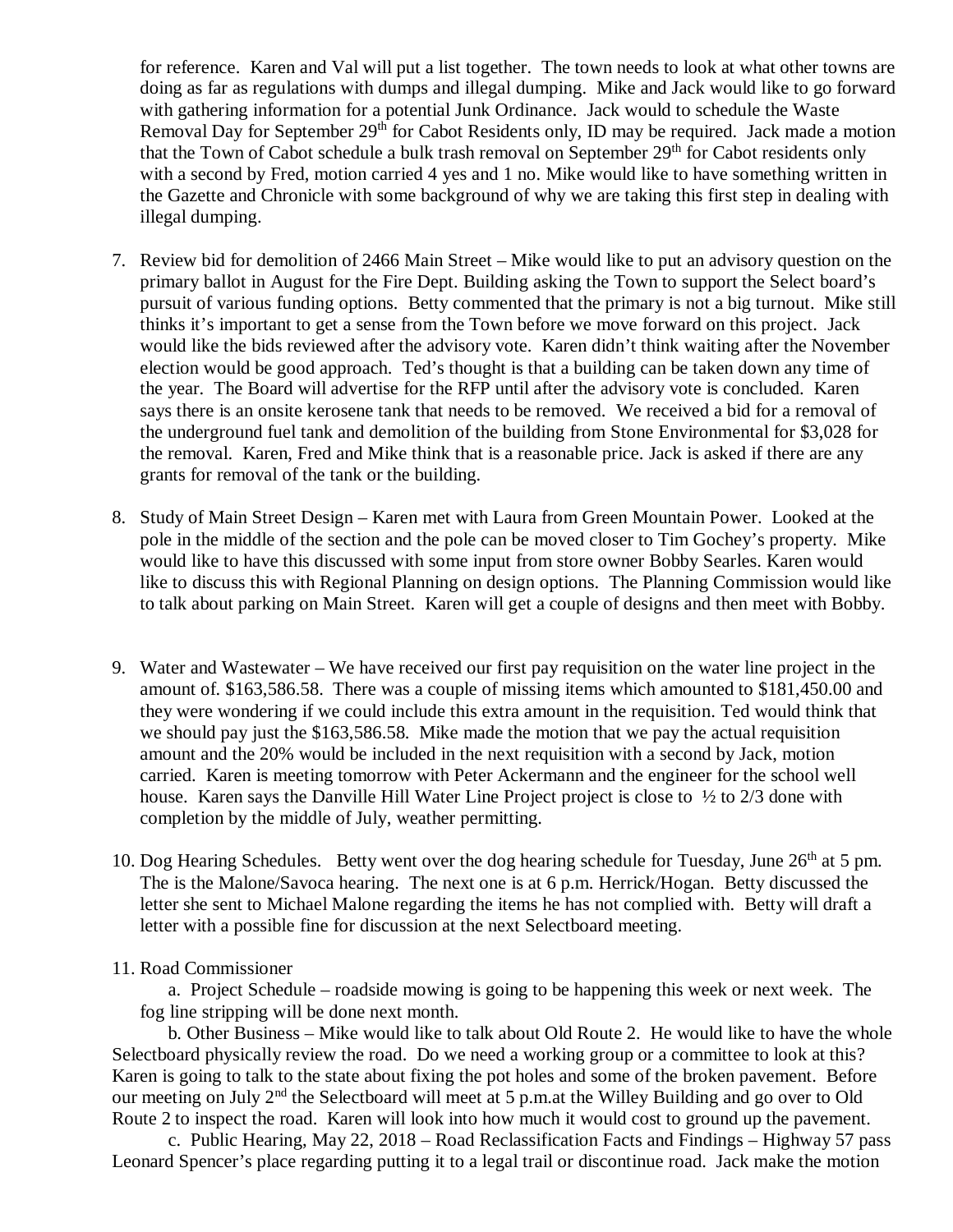that approve the minutes finding and decision by the select board in the matter of discontinuing highways 13, 15, 44, 55 and 57 with the exception that town highway 57 shall be a discontinued and designated as a legal trail with a second by Fred, motion carried.

## 12. Town Clerk

- a. Orders done
- b. Other business:
	- 1. Demolition and Fire Department Land Loan Jack made the motion that we approve the allonge (a slip of paper fixed to a negotiable instrument) for attachment to note in the amount of \$200,000 to be released of the security interest in the Town of Cabot UDAG fund Union Bank asset management account as evidence of collateral assignment of September 24, 2015 with a second by Mike, motion carried.
	- 2. Jack made the motion that the Town of Cabot execute a loan of \$100,000 with Union Bank for the purchase of buying the property located at 2466 Main Street with this funding including the demolition of the existing structure on the property with a second by Fred, motion carried. The loan will be spread over four fiscal years to pay off the balance.
	- 3. Loader Loan –Jack made the motion to that the Town of Cabot execute a loan with Union Bank in the amount \$141,755.00 to purchase a 2018 Komatsu Loader to maintain public highways, with a second by Fred, motion carried.
	- 4. Water Bond Loan Jack made the motion to that the Town of Cabot enter into a loan agreement with the Vermont State Revolving fund \$760,000 for the purpose of completing a water line project on Danville Hill Road in 2018 with a second by Fred, motion carried.
	- 5. Discharge of Mortgage Jack made the motion that the Town of Cabot Selectboard approve the Discharge of a Mortgage from the former owner of holder of certain Mortgage deed from Leonard Spencer dated February 13, 1987 and recorded in Book 41, Page 529 of the Town of Cabot, Vermont land records. This Discharge is given pursuant to the authority granted to the undersigned by a resolution enacted by the Cabot Selectboard on June 19, 2018 with a second by Fred, motion carried.
	- 6. The alternate for the CVI Andrew Gilbert recommends Seth O'Brien. Fred makes the motion to have Seth O'Brien be the alternate with a second by Bernie, motion passed.
	- 7. The Town received approval for a permit from the VT Dept. of Public Safety for a door in the office that Karen is currently in. Betty has notified Lori from the CCA that Karen will be moving into that office soon. The Listers will be moving into Karen's room. Betty told Lori that she could move her office into the Listers office if she wishes to do so. There is no set date for this, but wanted everyone to be aware of this.
	- 8. Betty discussed that tax bills may not be able to be mailed by June  $28<sup>th</sup>$  due to the impasse in Montpelier with the State Budget. Betty will check with Mike Tarrant about sending out tax bills later and changing the municipal due date.
	- 9. Betty discussed a donation to the Cabot Ambulance in memory of Gary Savoca. Mike also suggested getting a tree planted. Board will discuss this at the next meeting.
	- 10. Betty passed out the 6-month budget results. Jack complimented Betty and Michelle and also Karen for having the highway come in under budget.
	- 11. There are two policies that Betty has put together: Investment Policy and Fraud Policy. Betty is working journal entry policy. Board will review at next meeting.

## 13. Other Business –

- a. Audit report was rewritten by Jack and Mike. Findings will be published in March 2019 Town Report.
- b. The playground update: DRB accepted it findings. The library is waiting for the appeal process of 45 days to be up before starting the project.